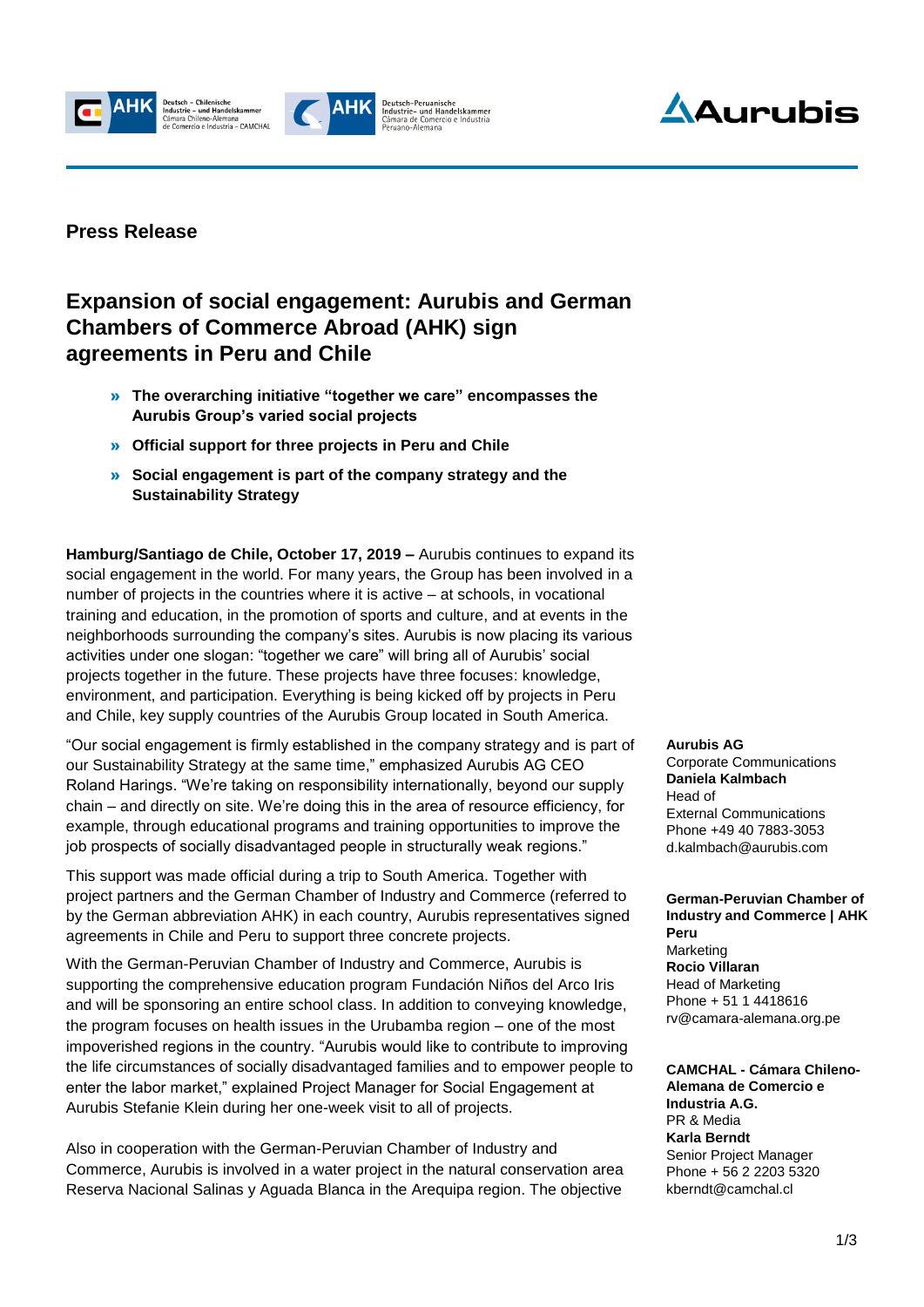# Aduruhis

of the project is to promote the sustainable use of resources – especially water – and the preservation and protection of biodiversity. The project is special because it includes local citizens.

"Since it was founded over 50 years ago, the AHK Peru has established itself as a communication channel between Peruvian and German companies in order to promote innovative technologies and practices. These should be implemented in development and cooperation opportunities between Peru and Germany with a view to sustainable economic development," said Executive Director of AHK Peru Antje Wandelt. "This is why we're very proud to work together with Aurubis on carrying out these two promising projects. Education and sustainable environmental management, which are embodied in both of these projects, are the foundation for the country's social and environmentally sound development."

Together with the German-Chilean Chamber of Commerce and Industry, Aurubis is supporting the development of dual occupational training, following the German model, in the O'Higgins region. Project participants are trained to become specialists for sustainable resource utilization in agriculture. The goal is to set up a practical training program oriented to agricultural needs. The project aims to improve educational opportunities for young people with socially disadvantaged backgrounds, to create prospects in a structurally weak region, and to strengthen alternative economic structures apart from mining. The project will run for 4.5 years. Stefanie Klein said, "The German vocational training system, with its dual approach involving practical learning and theory, has a strong reputation worldwide. This approach will be used in Chile to train future specialists for sustainable resource utilization in agriculture."

Executive Director of AHK Chile Cornelia Sonnenberg added, "We've supported companies and institutions in introducing quality elements of the dual vocational training system for many years. We're pleased to now contribute this experience to such a socially relevant project with Aurubis. We're convinced that this social engagement will directly support more sustainable development in Chile."

Additional information about "together we care" is available on the new project website: [www.aurubis.com/togetherwecare](http://www.aurubis.com/togetherwecare)

#### *Aurubis - Metals for Progress*

*Aurubis AG is a leading global provider of non-ferrous metals and the largest copper recycler worldwide. The company processes complex metal concentrates, scrap metals, and metal-bearing recycling materials into metals of the highest quality.* 

*Its main area of expertise is the processing of concentrates and recycling raw materials with complex qualities. With its range of services, Aurubis is a forerunner in the industry. The group of companies is oriented towards growth, efficiency, and sustainability. The main components of the strategy are the expansion of the leading market position as an integrated copper producer, entering new markets in industries of the future, the highly efficient and optimal recovery of additional metals and by-products from complex raw materials, and practicing a responsible attitude when dealing with people, resources, and the environment.*